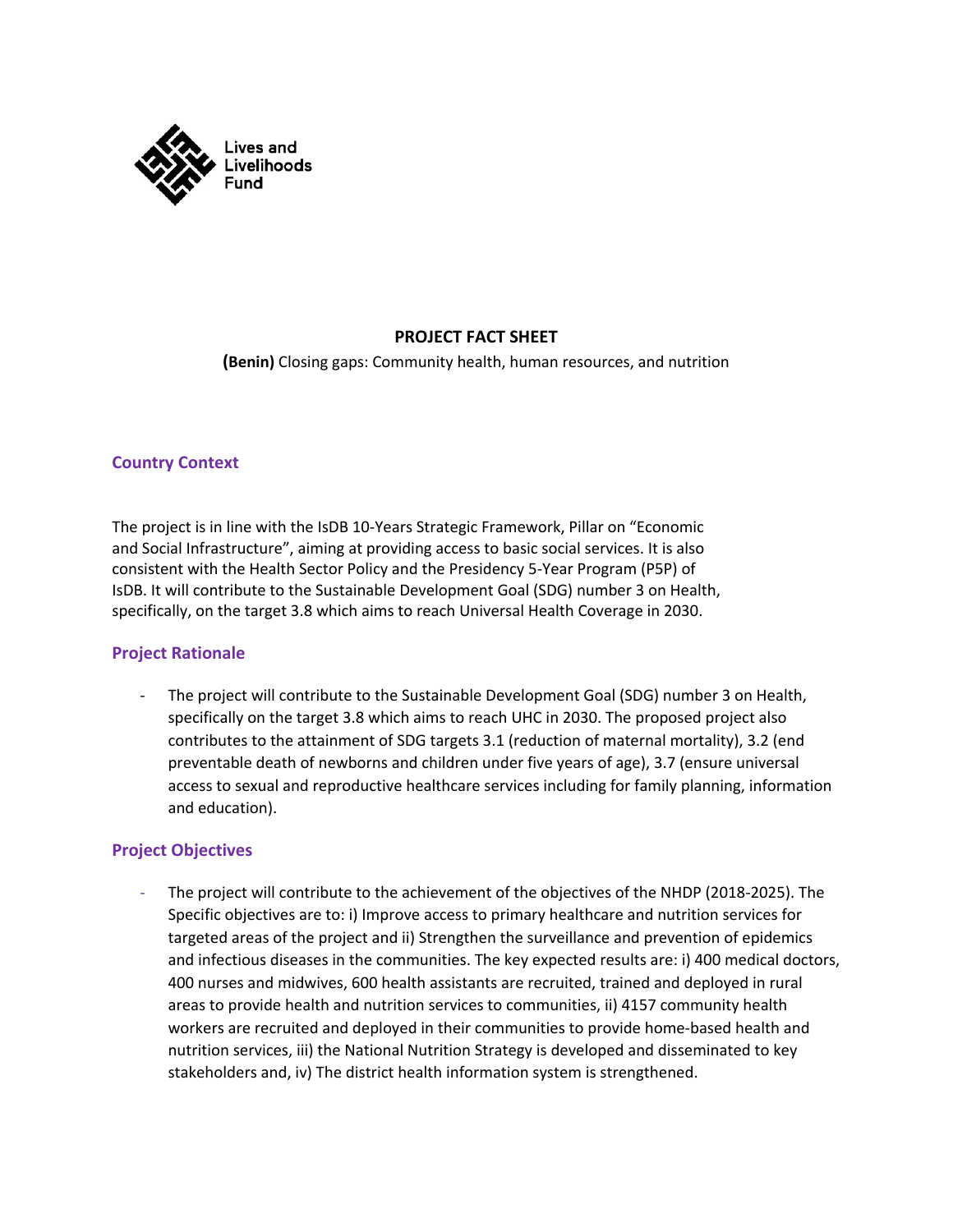

## **Project Components:**

The project activities are based on the following components:

❖ Component A = Provision of community health services

- Train, equip, and maintain 4000 CHWs for provision of provision of community health services

- ❖ Component B = Development of HR
	- Train and deploy: 600 general medicine doctors; 495 nurses and midwives; 1950 assistants (aides soignantes)
- ❖ Component C = Strengthening the provision of nutrition services to poor urban communities
	- Scaling up nutrition intervention in 77 communes
	- Strategy for prevention and treatment of malnutrition
	- Capacity of doctors, nurses, and midwives concerning nutrition
	- Integrating nutrition into the national health information system (SNIGS)
- $\triangleleft$  Component D = Cross-cutting
	- Sustainability plan
	- Skills development for PMU staff
	- Research, rapid learning, and adaptive management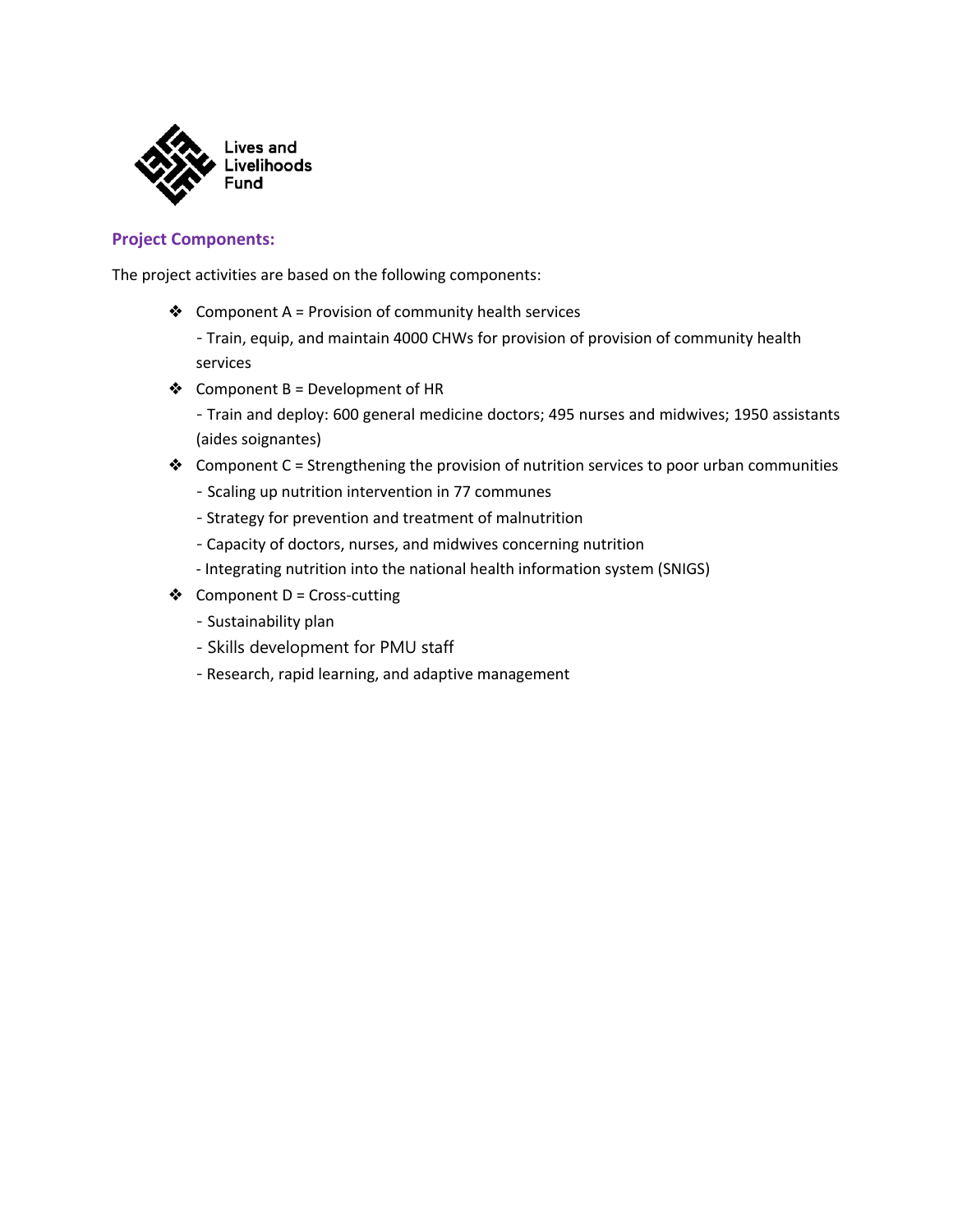

## **Key project information**

**IC Approved:** in April 2021

**Total Project Cost:** US\$ 52.8 Million

**LLF Financing:** \$ 32.4 million, OCR \$ 17.5 million, includes 35% LLF Grant

**Co-financing:** \$ 2.8 million (GoB)

**Project duration:** 5 years from effectiveness

### **Benefits and impact**

- 4,000 additional communities (approximately 2.5 million people) will have access to the basic basket of services at the primary care level
	- increased treatment of communicable diseases and NCDs in the community
	- early care seeking for illness
	- fewer complications from the combination of malnutrition and communicable disease
	- reduced loss of work (by adults) and study time (by children) due to ill health
	- reduced out-of-pocket spending for health
	- lower demand on hospital care for conditions treatable in the community or at health centers
	- lower acute malnutrition, over-nutrition, and poor diets in urban areas

#### **Donor Partners**

#### ● **Abu Dhabi Fund for Development (ADFD)**

The Abu Dhabi Fund for Development (ADFD) is an aid agency established by the government of Abu Dhabi in 1971. ADFD aims to help developing countries to achieve sustainable socio-economic growth; through financial assistance in the forms of concessionary loans, managing government grants and equities. ADFD also peruses investments to encourage the private sector in the recipient countries to play an essential part in accelerating the economic development process, and at the same time playing a pivotal role in strengthening and diversifying the future resources of the Fund.